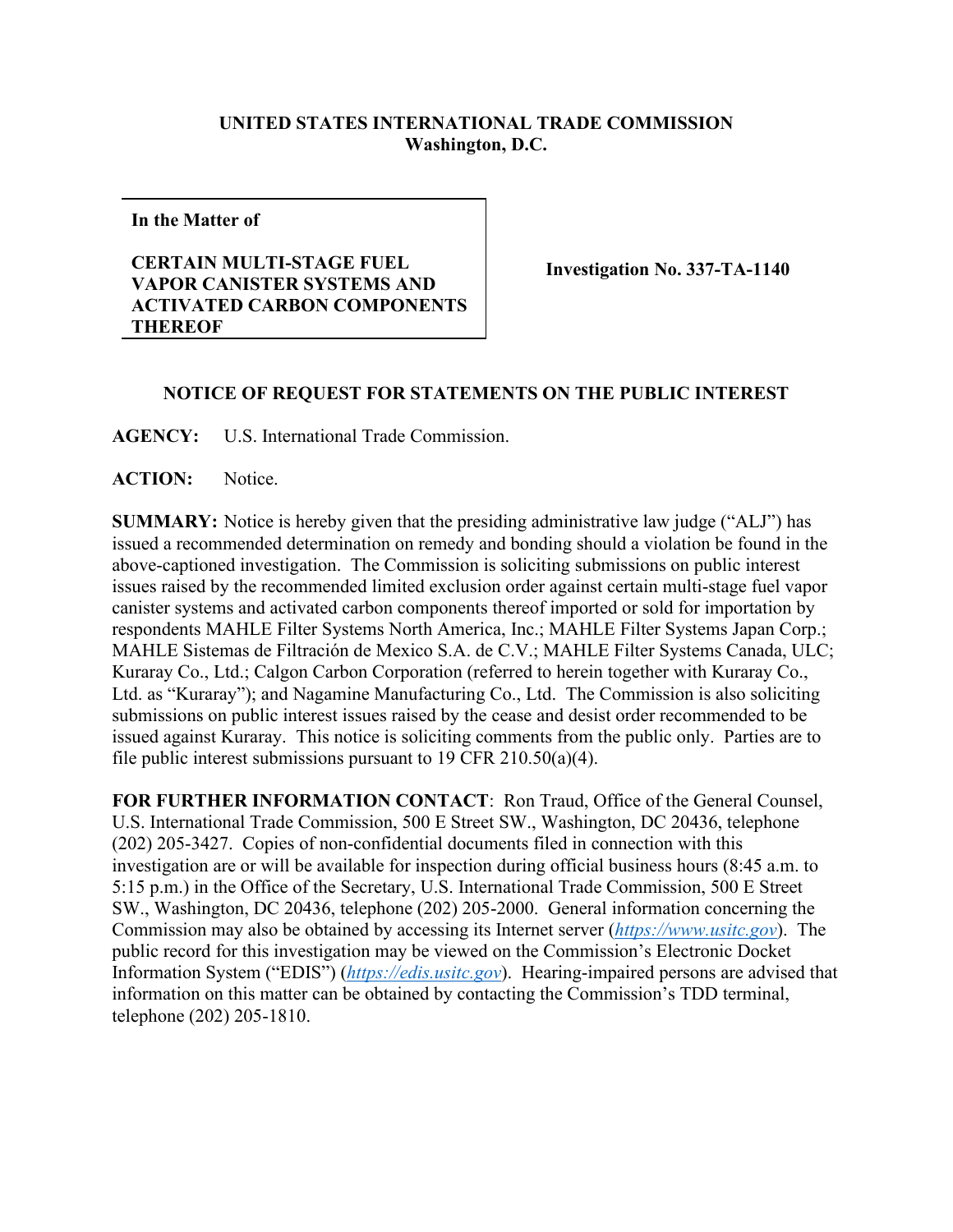**SUPPLEMENTARY INFORMATION**: Section 337 of the Tariff Act of 1930 ("Section 337") provides that if the Commission finds a violation it shall exclude the articles concerned from the United States:

> unless, after considering the effect of such exclusion upon the public health and welfare, competitive conditions in the United States economy, the production of like or directly competitive articles in the United States, and United States consumers, it finds that such articles should not be excluded from entry.

19 U.S.C. 1337(d)(1). A similar provision applies to cease and desist orders. 19 U.S.C.  $1337(f)(1)$ .

The Commission is interested in further development of the record on the public interest in this investigation. Accordingly, members of the public are invited to file submissions of no more than five (5) pages, inclusive of attachments, concerning the public interest in light of the ALJ's recommended determination on remedy and bonding issued in this investigation on January 28, 2020. Comments should address whether issuance of the recommended remedial orders in this investigation would affect the public health and welfare in the United States, competitive conditions in the United States economy, the production of like or directly competitive articles in the United States, or United States consumers.

In particular, the Commission is interested in comments that:

- (i) explain how the articles potentially subject to the recommended remedial orders are used in the United States;
- (ii) identify any public health, safety, or welfare concerns in the United States relating to the recommended remedial orders;
- (iii) identify like or directly competitive articles that complainants, their licensees, or third parties make in the United States which could replace the subject articles if they were to be excluded;
- (iv) indicate whether complainants, complainants' licensees, and/or third party suppliers have the capacity to replace the volume of articles potentially subject to the recommended remedial orders within a commercially reasonable time; and
- (v) explain how the recommended remedial orders would impact consumers in the United States.

Written submissions must be filed no later than by close of business on March 2, 2020.

Persons filing written submissions must file the original document electronically on or before the deadlines stated above and submit 8 true paper copies to the Office of the Secretary by noon the next day pursuant to section 210.4(f) of the Commission's Rules of Practice and Procedure (19 CFR 210.4(f)). Submissions should refer to the investigation number ("Inv. No.